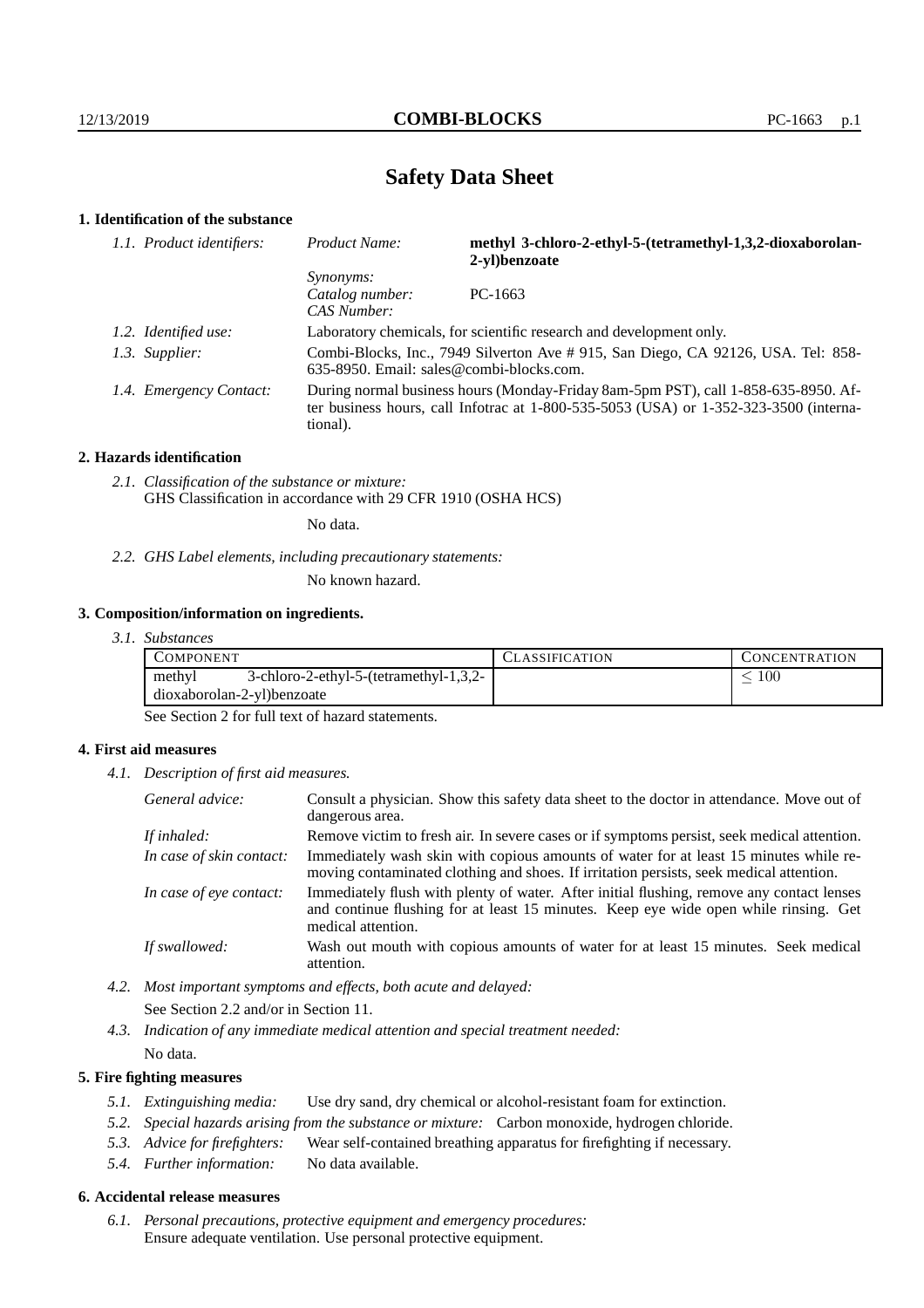| 6.2. Environmental precautions:                             |                                                                                                                                                                                                                                                                    |                                                                                                                                                                                                                                                                                                                        |  |
|-------------------------------------------------------------|--------------------------------------------------------------------------------------------------------------------------------------------------------------------------------------------------------------------------------------------------------------------|------------------------------------------------------------------------------------------------------------------------------------------------------------------------------------------------------------------------------------------------------------------------------------------------------------------------|--|
|                                                             | Should not be released into the environment. See Section 12 for additional ecological information.                                                                                                                                                                 |                                                                                                                                                                                                                                                                                                                        |  |
| 6.3. Methods and materials for containment and cleaning up: |                                                                                                                                                                                                                                                                    |                                                                                                                                                                                                                                                                                                                        |  |
|                                                             |                                                                                                                                                                                                                                                                    | Sweep up or vacuum up spillage and collect in suitable container for disposal.                                                                                                                                                                                                                                         |  |
|                                                             | 6.4. Reference to other sections:                                                                                                                                                                                                                                  |                                                                                                                                                                                                                                                                                                                        |  |
|                                                             |                                                                                                                                                                                                                                                                    | Refer to protective measures listed in Sections 8 and 13.                                                                                                                                                                                                                                                              |  |
|                                                             | 7. Handling and storage                                                                                                                                                                                                                                            |                                                                                                                                                                                                                                                                                                                        |  |
|                                                             | 7.1. Precautions for safe handling: Avoid contact with skin and eyes. Avoid inhalation of vapour or mist. Keep away<br>from sources of ignition - No smoking. Take measures to prevent the build up of electro-<br>static charge. For precautions see section 2.2. |                                                                                                                                                                                                                                                                                                                        |  |
|                                                             |                                                                                                                                                                                                                                                                    | 7.2. Conditions for safe storage, including any incompatibilities: Keep container tightly closed in a dry and well-ventilated<br>place. Containers which are opened must be carefully resealed and kept upright to prevent<br>leakage.                                                                                 |  |
|                                                             | 7.3. Specific end $use(s)$ :                                                                                                                                                                                                                                       | Laboratory chemicals, for scientific research and development only.                                                                                                                                                                                                                                                    |  |
|                                                             | 8. Exposure Controls / Personal protection                                                                                                                                                                                                                         |                                                                                                                                                                                                                                                                                                                        |  |
|                                                             | 8.1. Control parameters:                                                                                                                                                                                                                                           |                                                                                                                                                                                                                                                                                                                        |  |
|                                                             | Components with workplace control parameters: Contains no substances with occupational exposure limit values.                                                                                                                                                      |                                                                                                                                                                                                                                                                                                                        |  |
|                                                             | 8.2. Exposure controls:                                                                                                                                                                                                                                            |                                                                                                                                                                                                                                                                                                                        |  |
|                                                             |                                                                                                                                                                                                                                                                    | Appropriate engineering controls: Ensure that eyewash stations and safety showers are close to the workstation<br>location. Ensure adequate ventilation, especially in confined areas.                                                                                                                                 |  |
|                                                             | Personal protective equipment:                                                                                                                                                                                                                                     |                                                                                                                                                                                                                                                                                                                        |  |
|                                                             | Eye/face protection:                                                                                                                                                                                                                                               | Wear appropriate protective eyeglasses or chemical safety goggles as described by OSHA's<br>eye and face protection regulations in 29 CFR 1910.133 or European Standard EN166.                                                                                                                                         |  |
|                                                             | Skin protection:                                                                                                                                                                                                                                                   | Handle with gloves. Gloves must be inspected prior to use. Use proper glove removal<br>technique (without touching glove's outer surface) to avoid skin contact with this product.<br>Dispose of contaminated gloves after use in accordance with applicable laws and good<br>laboratory practices. Wash and dry hands |  |
|                                                             | <b>Body Protection:</b>                                                                                                                                                                                                                                            | Complete suit protecting against chemicals, Flame retardant antistatic protective clothing.,<br>The type of protective equipment must be selected according to the concentration and<br>amount of the dangerous substance at the specific workplace.                                                                   |  |
|                                                             | Respiratory protection:                                                                                                                                                                                                                                            |                                                                                                                                                                                                                                                                                                                        |  |

Control of environmental exposure: Prevent further leakage or spillage if safe to do so. Do not let product enter drains.

# **9. Physical and chemical properties**

*9.1. Information on basic physical and chemical properties*

| (a)                        | Appearance:                                   | No data  |
|----------------------------|-----------------------------------------------|----------|
| (b)                        | Odour:                                        | No data  |
| (c)                        | Odour Threshold:                              | No data  |
| (d)                        | pH:                                           | No data  |
| (e)                        | Melting point/freezing point:                 | No date. |
| (f)                        | Initial boiling point and boiling range:      | No data  |
| (g)                        | Flash point:                                  | No data  |
| (h)                        | Evaporatoin rate:                             | No data  |
| (i)                        | Flammability (solid, gas):                    | No data  |
| (j)                        | Upper/lower flammability or explosive limits: | No data  |
| $\rm(k)$                   | Vapour pressure:                              | No data  |
| $\left( \mathrm{l}\right)$ | Vapour density:                               | No data  |
| (m)                        | Relative density:                             | No data  |
| (n)                        | Water solubility:                             | No data  |
| $\rm (o)$                  | Partition coefficient: n-octanol/water:       | No data  |
| (p)                        | Auto-ignition:                                | No data  |
| (q)                        | Decomposition temperature:                    | No data  |
| (r)                        | Viscosity:                                    | No data  |
| (s)                        | Explosive properties:                         | No data  |
| (t)                        | Oxidizing properties:                         | No data  |